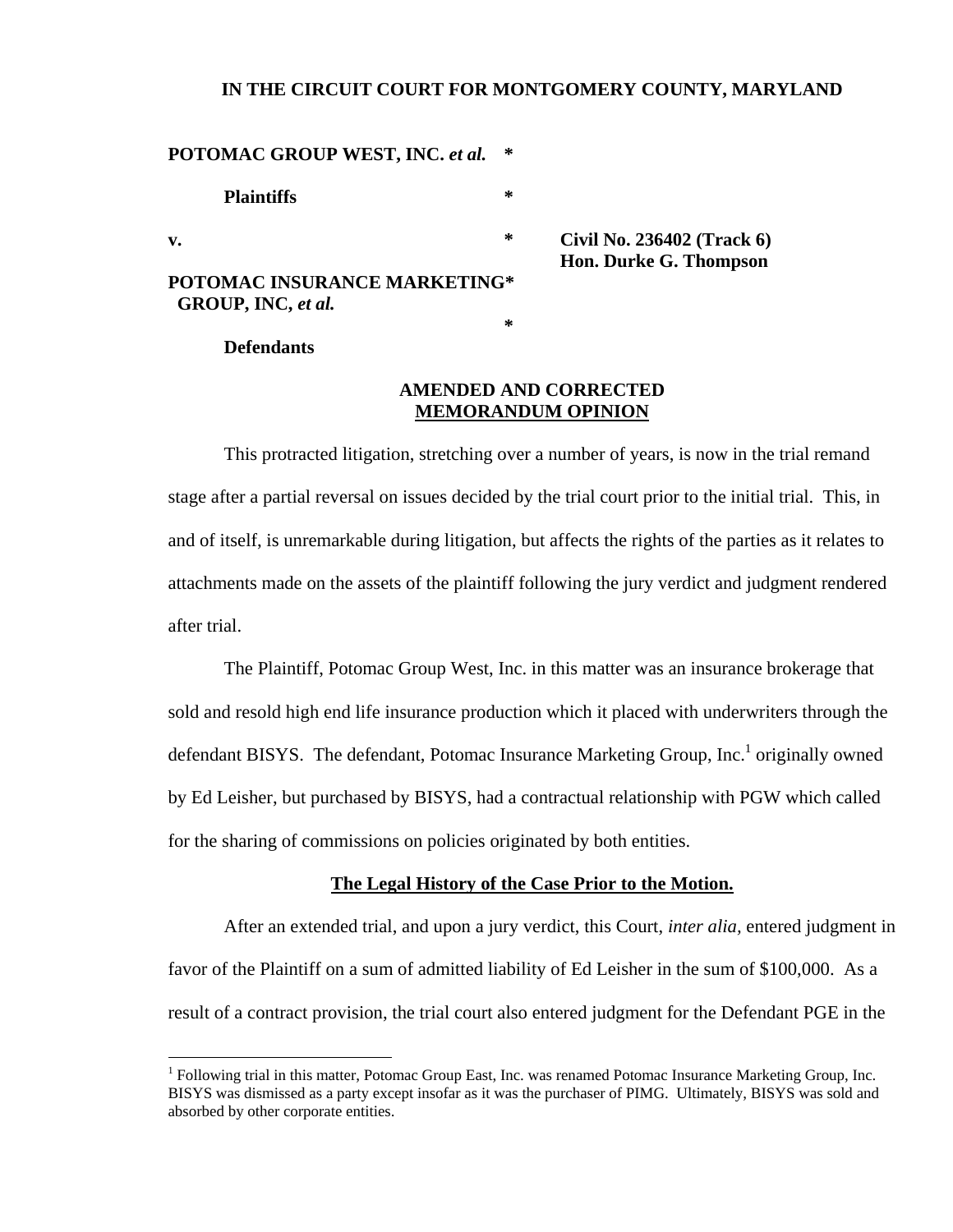approximate sum of \$6.5 million dollars for attorney fees, costs and expenses. (See DE#1680  $(5/19/08)$ .

 As might be expected, PGW and Steven Leisher appealed the result of the trial and the judgment entered. Moving aggressively, PGE sought attachments for the unsatisfied portion of its judgment<sup>2</sup>. The attachments were directed to certain insurance underwriters with whom policies had been placed and for commissions earned from them. The Plaintiff PGW, as a result of the judgment and the threat of attachments, sought bankruptcy protection in the federal courts of southern California leaving Steven Leisher as the remaining plaintiff. Profoundly affected by the attachment efforts, Leisher filed multiple motions to gain relief from the attachments, all to no avail. It is important to note that Leisher was admittedly without the resources to file a *supersedeas* bond with the court to toll the collection efforts by the Defendants. Over the course of time while the appeal was pending, the considerable sum of \$1.6 Million dollars was attached and paid over, but not condemned to the use of the Defendants. The monies, as they were received, were held and maintained in an escrow account in the name of the Defendants' law firm.

 At this point in time, the parties directed themselves to the briefing and argument of the appeal and the law appeared to be working its will as intended. After taking the case under advisement after argument, the Court of Special Appeals considered the appellate issues and rendered a decision on or about December 3, 2009. The decision affirmed the actions taken in trial, but reversed a partial summary judgment decision made pre-trial. The Court also vacated the award of attorney's fees and costs because the Court reasoned that the trial court should reexamine the issue of an award after a trial on the remand issues. The parties are currently preparing for the remand trial.

 $\overline{a}$ 

 $2^{2}$  PGE, owing \$100,000 on the judgment to PGW, used the monies as a setoff against the greater sum owed it by PGW.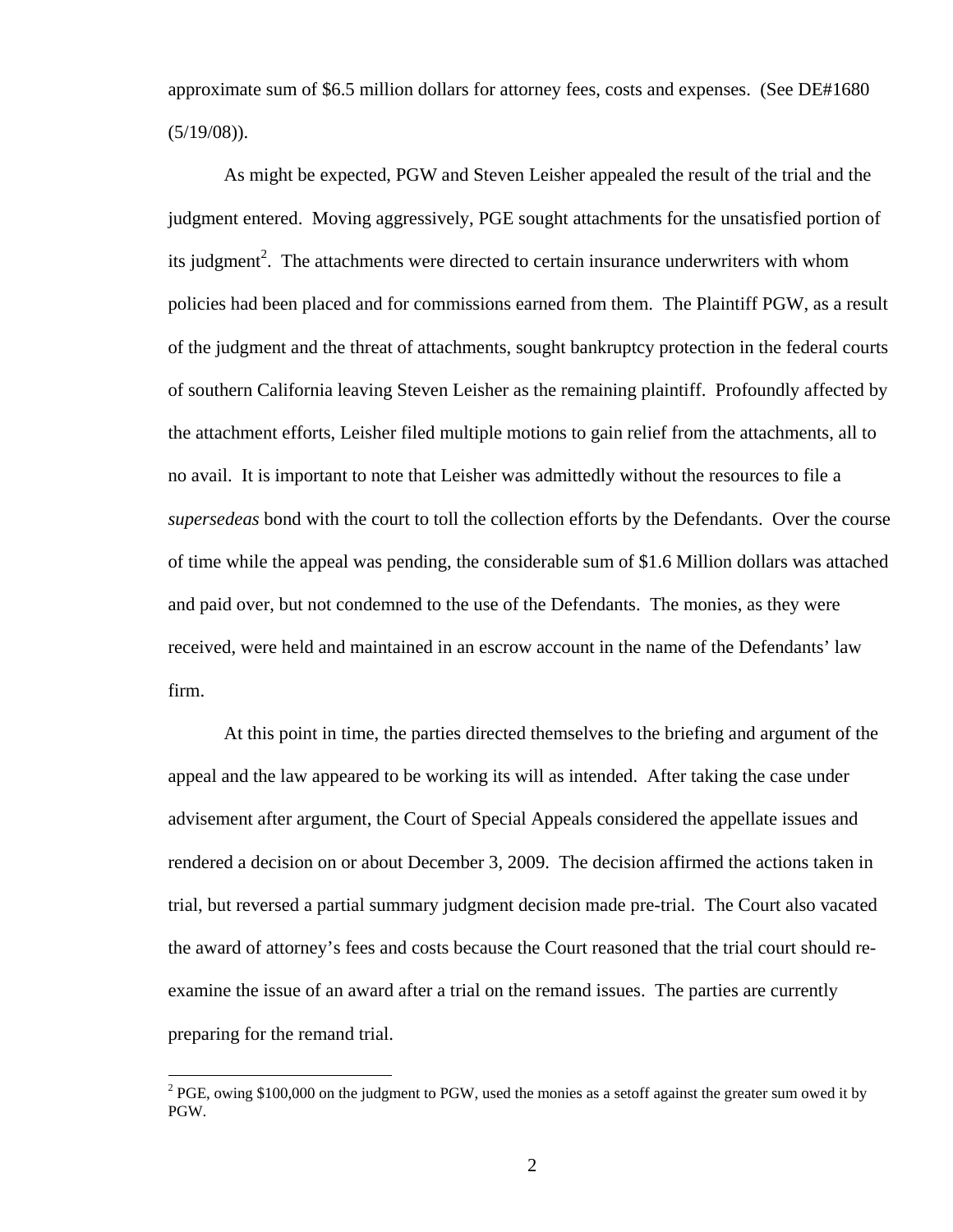The Plaintiff Leisher, for reasons not fully explained to the trial court, discharged his counsel who had represented him and his corporation during the trial and on the appeal. That counsel, George Mahfood, and his law firm, Broad and Cassel, PA, sent notice to the Defendants' counsel holding the escrow funds asserting an attorney's lien. Before this Court heard argument on the motion to release funds to the Plaintiff and Defendant's opposition thereto, the Plaintiff and his former counsel agreed to a resolution as to the amount of the lien which was agreed to be in the sum of \$100,000. Thus, if this Court rules that the escrow should be released back to the Plaintiff, the attorney's lien would be honored in the sum agreed by the parties.

#### **What is Before the Court?**

 At present, apart from the retrial of those issues presented to and ruled upon by the Court of Special Appeals, the issues that remain for this Court are whether the sums previously attached in this matter are to be released back to the Plaintiff as the original payee, or if they should continue to be held by the Defendants' counsel, or segregated in some other manner, such as paying into the court registry.

## **Plaintiff's Position**.

 The Plaintiff, as movant, urges this Court to release the monies back to the Plaintiff immediately if the trial court finds that the judgment has been vacated, Maryland Rule 2-643 (b) It is the Plaintiff's position that where there is no judgment, the attachments made on sums due the Plaintiff are void *ab initio* as a matter of law. Further, the Plaintiff expounds to continue to hold the sums would violate the Maryland Declaration of Rights by depriving the Plaintiff of his property without due process of law.

### **Defendant's Position.**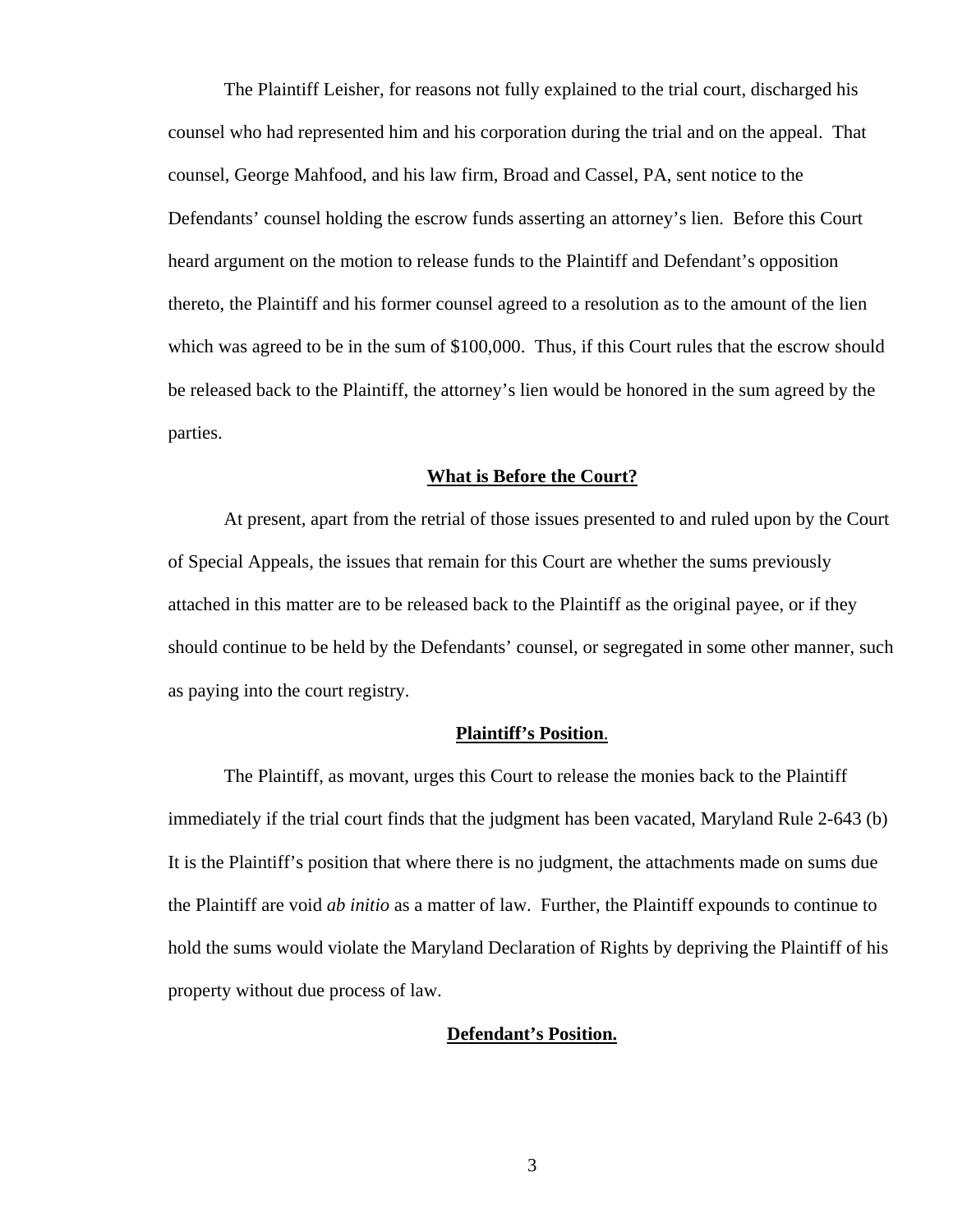The Defendant, anticipating the attack on the judgment attachments, now asserts that the attachments in place may continue as an attachment before judgment on the basis that Steven Leisher is a non-resident and that Leisher has committed fraud. On this latter point of fraud, this Court has thus far declined to adopt the concept of fraud, but it is indisputable that Steven Leisher is a non-resident. Additionally, Defendant argues that if the monies are released back to the Plaintiff, they will be consumed in the Plaintiff's confusing financial picture and will never again be available for attachment. This circumstance is even more onerous to the Defendant because it believes that the trial of the remaining issues will be favorable to their position, and, more importantly, the economic consequence of the remanded portion of the case is dwarfed by the already decided portion of the case. Therefore, Defendant argues, the result of the overall case, even if the remaining portion of the case is favorable to the Plaintiff, the trial court will be obligated to award fees that are in excess of the attached sums.<sup>3</sup> In this observation, the Defendant is probably correct.

#### **Plaintiff's Rebuttal.**

 Plaintiff, in its rebuttal, turns to the applicable statutes and rules to buttress its position. First, pointing out that the attachment before judgment statute, Md. Code Ann., Cts. & Jud. Proc. §3-302, was a legal principle not known in the common law. Thus, Cts & Jud. Proc. §3-302 is in derogation of the common law and must be narrowly construed, *United States v. Coumantaros*, 165 F. Supp. 695 (D. Md. 1958).

Additionally, Plaintiff observes that Maryland Rule 2-115(a) requires,

 $\overline{a}$ 

 "[a]t the time of filing a complaint commencing an action or while the action is pending, a **plaintiff entitled by statute** to attachment before judgment may file a request for an order directing the issuance of a writ of attachment for levy or garnishment of property or credits of the defendant; (emphasis supplied).

 $3$  The Court of Special Appeals had the benefit of a written opinion with which to consider the merits of an appeal attacking the award of fees and costs. As mentioned above, the appellate court declined to consider fees or to provide guidance on the aborted award.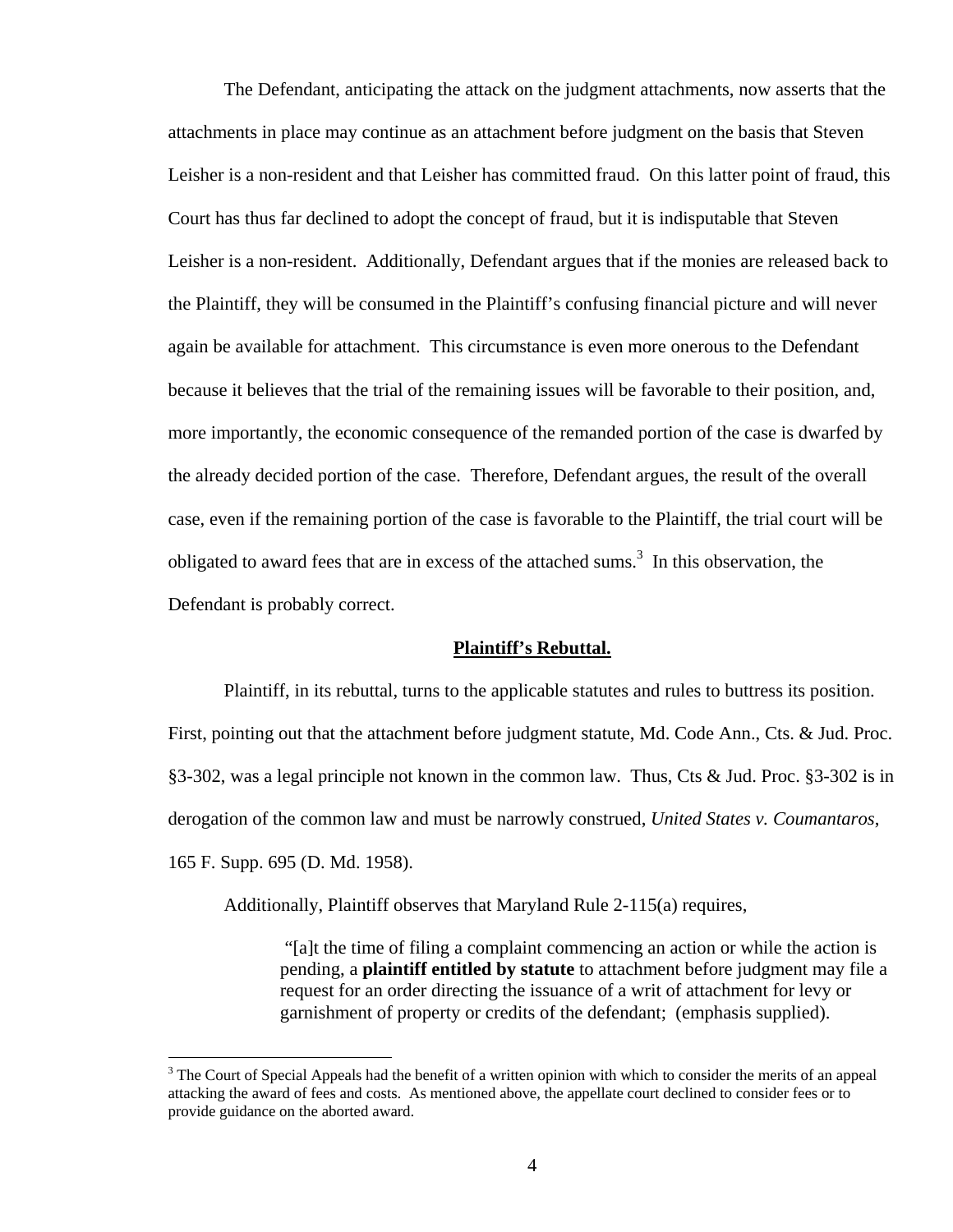Plaintiff takes the position that Defendant is ineligible for treatment as an entitled party to levy upon an attachment before judgment. Due to the vacated judgment in this case, Plaintiff argues this Court must release the funds.

## **Discussion.**

 Despite the able briefing to the Court in this matter, neither party was able to cite any Maryland precedent to guide the Court. This Court accepts the proposition that there is a high likelihood that the attached funds will be outside the reach of the Defendant if it should ultimately prevail in this matter and if those funds are released from levy. It is also the Court's belief that whether or not the Defendant prevails subsequently there is significant possibility that the Defendant will prevail on the question of attorney's fees based on the issues decided and not appealed further. And, as of this point in the case, this Court finds that Steven Leisher is a resident of California and a non-resident of Maryland. Because the Defendant has shown that one of the conditions for the issuance of attachment before judgment has been shown, it is unnecessary to address whether the Plaintiff has perpetrated some level of fraud, or fraud on creditors.

 This Court has the discretion to issue an attachment before judgment either at the beginning of a case or while it is pending as in this instance. C&J §3-302. It is not clear whether the party entitled to a writ of attachment must be the plaintiff in the matter. Certainly, in the instance where a claim is filed and is answered by a defendant, who then files a counterclaim, the defendant becomes a counter-plaintiff. To the extent that the counterclaim would more than offset the claim, or if the original claim is dismissed, the relative positions of the parties are reversed for the purpose of the governing statutes and rules. In the instant case, the Defendant's claim does not have its origin in a counterclaim, but Defendant's rights to claim arise under the contract which is the subject of dispute, albeit, not over the application of the contractual fee

5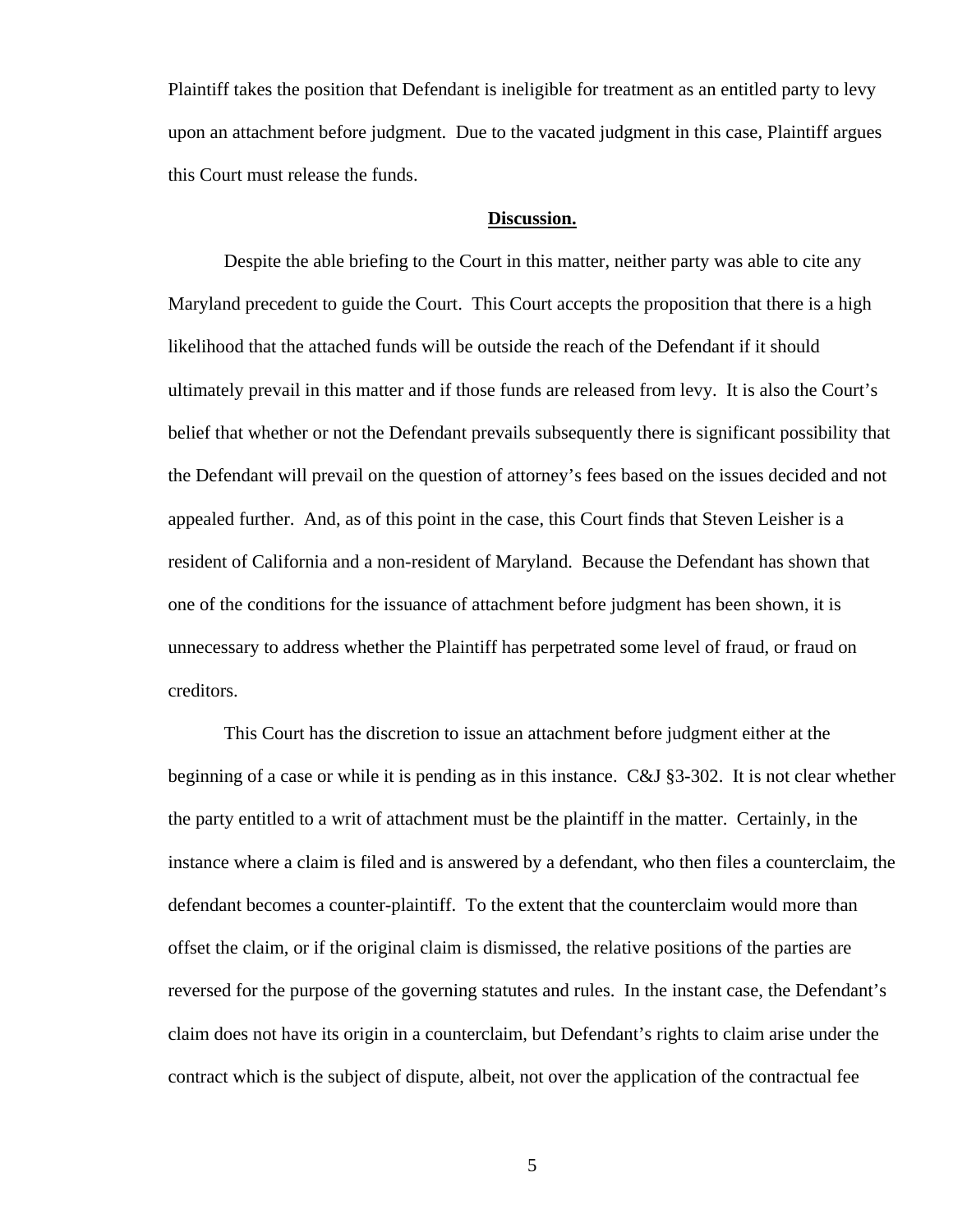shifting provision. Squarely put, the issue is whether a party, who is neither denominated as the plaintiff nor a counter-plaintiff, can still request a possible attachment before judgment.

 In analyzing the issue, this Court notes that the Maryland Rules and the applicable statutes do not have consistent language. Maryland Rule 2-115 and C&J §3-302 states that a "plaintiff" is entitled to a writ of attachment before judgment whereas C&J §§3-303 and the other statutes speak of "creditors and debtors."

 In this case, this Court believes that the denial of a writ of attachment to the Defendant on its claim for attorney fees and costs already adjudicated, but vacated would be to stand the applicable statute on its head. Clearly, Defendant has a cognizable claim upon which it has a high likelihood of prevailing. Failure to preserve the *status quo* can result in the harm or the ultimate loss of the monies attached. Since no condemnation of the attached sums has occurred, and the attached funds are held in escrow, it is difficult to see why they should be released back to the Plaintiff to the presume prejudice of the Defendant.

 Despite the above logic and reasonable potential damaging result, the Plaintiff makes a powerful argument that the Plaintiff is being denied due process on the funds. Even though the argument is at first appealing, it does not withstand the above logic and the express language of Maryland Rule 2-643 (c) which states, "Upon motion of the judgment debtor, the court **may release** some or all of the property from a levy if it finds that (1) the judgment has been vacated.